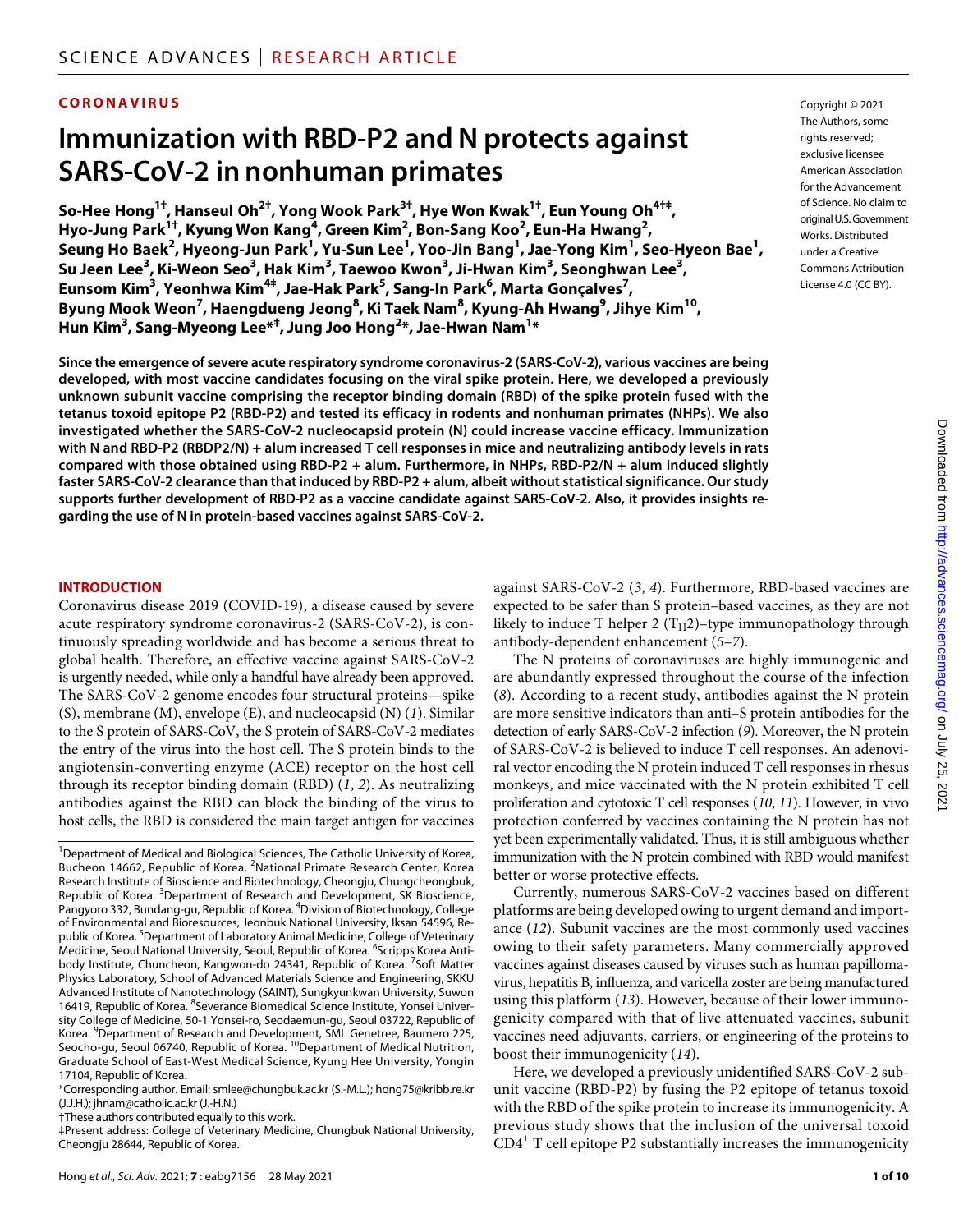of a recombinant rotavirus subunit vaccine (*15*). Furthermore, we tested the efficacy of RBD-P2 with or without the N protein in mice, rats, and nonhuman primates (NHPs).

#### **RESULTS**

# **Characterization ofrecombinant RBD-P2 andN**

We designed and synthesized RBD fused with the P2 epitope of tetanus toxoid (RBD-P2) as a vaccine candidate against SARS-CoV-2. The RBD-P2 and N proteins of SARS-CoV-2 were expressed and purified using High Five insect cells and the baculovirus-mediated Bac-to-Bac expression system. A human albumin signal peptide sequence was fused with the RBD-P2 and N protein sequences to enable the secretion of the proteins (Fig. 1A and fig. S1). Recombinant RBD-P2 and N proteins were successfully purified from the culture supernatant (Fig. 1B). The purity of the final protein preparation was approximately 90%, and the molecular weights of the purified RBD-P2 and N proteins were approximately 32 and 53 kDa, respectively (Fig. 1B). Both proteins were presumably glycosylated as their estimated molecular weights were higher than the theoretical molecular weights calculated on the basis of the amino acid sequences. The binding ability of RBD-P2 was measured using a functional enzymelinked immunosorbent assay (ELISA). Immobilized RBD-P2 (2 µg/ml) bound to human anti–SARS-CoV-2 RBD-neutralizing antibody (ACROBiosystems, catalog no. SAD-S35) and mouse anti–SARS-CoV-2 spike-neutralizing antibody (Sino Biological, catalog no. MM57) (Fig. 1C). The median effective concentration ( $EC_{50}$ ) of RBD-P2 for the human antibody was  $56.5 \mu g/ml$ , and that for the murine antibody was 20 µg/ml. These values were similar to those of RBD-positive protein (Sino Biological, catalog no. 40592-V08B;  $EC_{50}$ : 49.4  $\mu$ g/ml for human antibody and  $EC_{50}$ : 22.3 µg/ml for murine antibody). The binding affinity of RBD-P2 for human ACE2 (hACE2) was calculated as follows:  $K_{\text{D}}$  (equilibrium constant) = 4.1 nM with  $K_{\text{on}}$  =  $1.1 \times 10^5$  M<sup>-1</sup> s<sup>-1</sup> and  $K_{\text{off}} = 4.5 \times 10^{-4}$  s<sup>-1</sup> (Fig. 1D). The binding



**Fig. 1. Characterization of RBD-P2 and N.** (**A**) Schematic view of RBD-P2 and N. Different domains and elements are marked, including the signal peptide (SP), RBD, linker, and P2, and the relevant GenBank accession numbers are indicated. (**B**) Representative elution chromatograph of the recombinant RBD-P2 and N proteins using three columns (anion exchange, hydrophobic interaction, and multifunctional resin). Inset figures show the SDS–polyacrylamide gel electrophoresis (blue) and Western blot (gray) analyses of the eluted proteins. (**C**) ELISA binding curves of human SARS-CoV-2–neutralizing antibodies (Ab) to RBD and anti-spike mouse monoclonal antibodies (mAb) to RBD-P2. RBD-positive is a commercially procured RBD protein (Sino Biological, catalog no. 40592-V08B). OD, optical density. (**D**) Real-time binding profile of purified RBD-P2 protein to hACE2 and anti-RBD monoclonal antibodies obtained using an Octet system.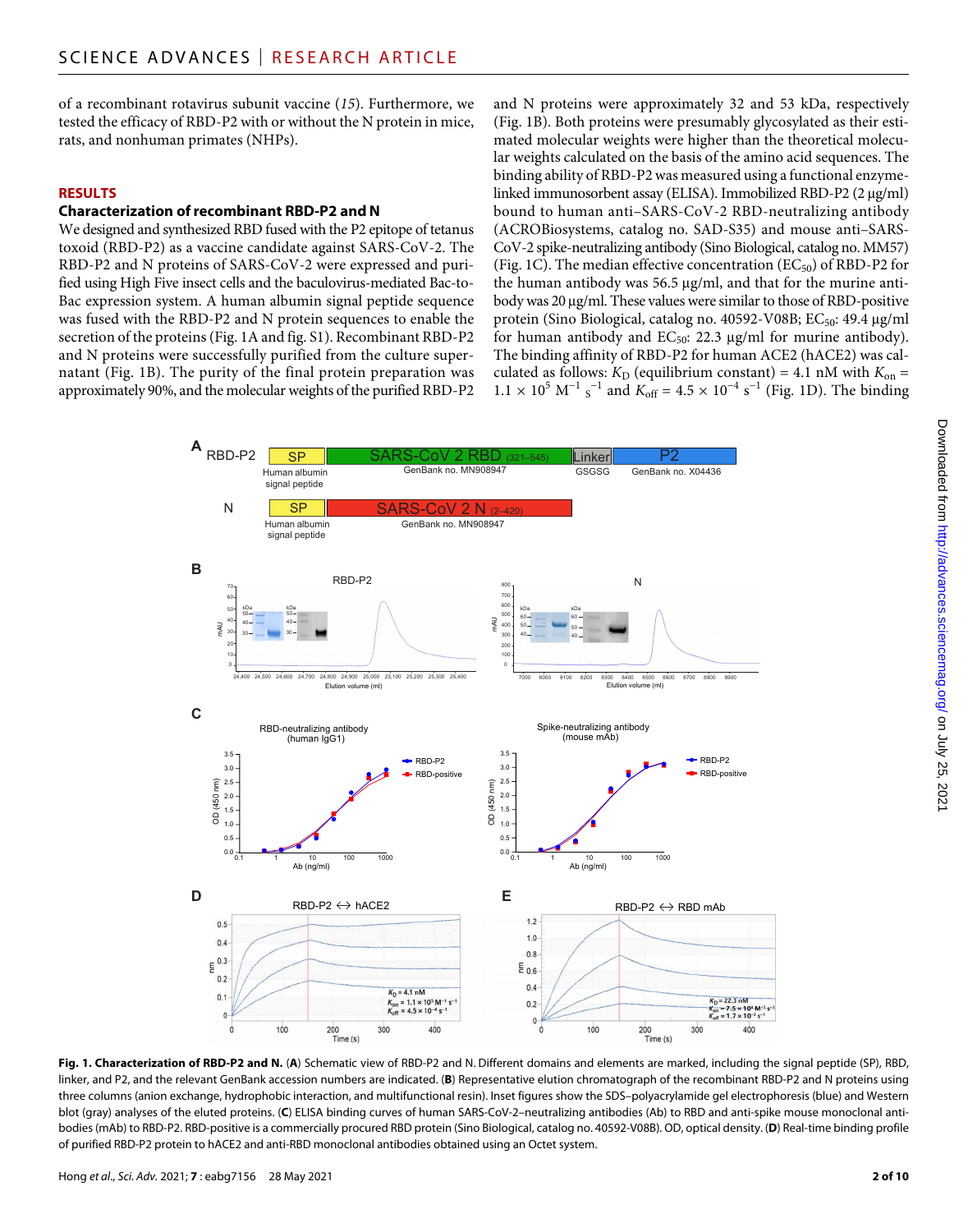affinity of RBD-P2 for anti-RBD monoclonal antibody was calculated as follows:  $K_{\text{D}} = 22.3 \text{ nM}$  with  $K_{\text{on}} = 7.5 \times 10^4 \text{ M}^{-1} \text{ s}^{-1}$  and  $K_{\text{off}} = 1.7 \times 10^{-3} \text{ s}^{-1}$  (Fig. 1E).

#### **Analysis of humoral and cellular immune responses in mice immunized with RBD-P2 or RBD-P2/N**

In this study, we chose alum as an adjuvant because of its strong safety record (*16*). First, we compared the immune responses of RBD-P2 and RBD. RBD was expressed and purified from insect cells using the Bac-to-Bac expression system as described for RBD-P2 (details are in Materials and Methods). After immunization in rats, RBD-P2 + alum induced a significantly higher neutralizing antibody titer than RBD + alum (fig. S2B). Therefore, all vaccine tests were conducted using RBD-P2. We confirmed the complex formation of RBD-P2 and RBD-P2/N with alum by using holotomography and dynamic light scattering (fig. S3A). As shown in fig. S3A, unlike alum alone, which had more scattered clusters, both RBD-P2 and RBD-P2/N with alum clustered in long rod-like shapes. We also used dynamic light scattering analysis to confirm the successful formulation of RBD-P2 and RBD-P2/N with alum. We could detect one main peak in both RBD-P2 + alum and RBD-P2/N + alum. This result indicates that most of the proteins formed a complex with alum (fig. S3B).

To evaluate the stability of alum/protein (RBD-P2 or RBD-P2/N) complexes, we stored alum-adjuvanted RBD-P2 or RBD-P2/N at 4° to 8° or 37°C for 3 months. Alum-formulated samples were centrifuged at different time points, and the supernatants were discarded. Concentrations of remaining protein were measured using the Bicinchoninic acid (BCA) assay. On the basis of the results, both RBD-P2 and RBD-P2/N formulated with alum maintained about 95% stability at least until 3 months at 4° to 8°C, and about 63% stability at 37°C for at least 7 days. This means that formulation of RBD-P2 or RBD-P2/N with alum is very stable at the proper temperature.

To test the potential of RBD-P2 as a SARS-CoV-2 vaccine candidate, mice were intramuscularly immunized twice with  $30 \mu$ g of RBD-P2 + alum (mG2) 3 weeks apart. To confirm the effectiveness of the N protein, mice were immunized with 30 µg of RBD-P2 and  $3 \mu$ g of N + alum (mG3), designated as RBD-P2/N. Mice immunized twice with alum without antigen were designated as mG1. All mice were euthanized 3 weeks after the booster dose (Fig. 2A).

To assess humoral responses, serum samples were collected at the time of euthanization, and RBD-P2– and N-specific immunoglobulin G1 (IgG1) and IgG2c antibody levels were analyzed using ELISA. As shown in Fig. 2 (B to E), RBD-P2 + alum–immunized mice exhibited induction of IgG1 and IgG2c against RBD-P2. The fusion of N with RBD-P2 (RBD-P2/N) slightly reduced the levels of RBD-specific IgG1 but not IgG2c (Fig. 2, B to E). Understandably, N-specific antibodies were detected only in mG3.

Next, to determine cell-mediated immune responses, splenocytes from immunized mice were stimulated with a mix of SARS-CoV-2 RBD-P2 and N peptide mix (table S1) for 2 days to detect antigenspecific T cell responses. As shown in Fig. 2 (F to H), the percentages of both CD4<sup>+</sup> and CD8<sup>+</sup> CD44<sup>hi</sup>CD62L<sup>hi</sup> central memory type T cells  $(T_{CM})$  were increased in mG2 and mG3 compared with those in mG1. The expression of CD103, a marker of tissue-residential memory T cells, was increased in the  $\rm CD4^+$   $\rm T_{\rm CM}$  of mG2 and mG3 (Fig. 2F). The expression of CD69, a T cell activation marker, was increased only in CD4<sup>+</sup> T cells of mG3 and not in mG1and mG2 (Fig. 2G). To further evaluate the  $T_H1/2$  balance, interferon- $\gamma$ 

 $(IFN-\gamma)$ – and interleukin-4  $(IL-4)$ –producing cells were measured by enzyme-linked immunosorbent spot (ELISpot) assays. Notably, IFN- $\gamma$ – and IL-4–producing cells were increased in mG3 compared with their numbers in mG2, even when splenocytes were stimulated with RBD alone (Fig. 2H). To test whether immunization with the N protein could induce protective immunity, hACE2 mice were intramuscularly immunized twice with 30  $\mu$ g of the N protein with alum at 2-week intervals and challenged with SARS-CoV-2 1 week after the second immunization (fig. S4A). Viral titers in the lungs were reduced in N protein–immunized mice, and parenchymal inflammation scores of mG2 were slightly reduced compared with those of mG1. Thus, immunization with N protein + alum could induce a certain degree of protective effect against SARS-CoV-2 (fig. S4, B to E).

# **Additional immunization with theN protein increased the levels of neutralizing antibodies in rats**

To further assess the immune responses elicited by RBD-P2 or RBD-P2/N, rats were injected with 30 or 50 µg of RBD-P2 (rG2 and rG3) or in combination with N at a ratio of 10:1 (rG4 and rG5) together with alum. The immunization was performed twice (with a 3-week interval in between), and the rats were euthanized 6 weeks after the first injection (Fig. 3A). Both anti–RBD-P2 IgG and anti-N IgG were detected 6 weeks after the first immunization. Immunization with 50  $\mu$ g of RBD-P2 + alum induced slightly higher levels of RBD-P2–specific antibodies than that induced by 30  $\mu$ g RBD-P2 + alum, although the difference was not statistically significant (Fig. 3B). RBD-P2/N (rG4 and rG5) + alum immunization yielded an approximately 20 to 50% increase in reduction rates compared with those achieved using each of its RBD-P2 counterparts (rG2 and rG3, respectively) (Fig. 3C). The number of IFN- $\gamma$ –producing cells in the splenocytes of immunized rats increased in all immunized groups (rG2 to rG5) compared with that observed in rG1 after stimulation with RBD-P2, the peptide mix, or the P2 peptide (table S1). However, no significant differences were observed between RBD-P2/N and RBD-P2 groups (Fig. 3D).

To assess the immunogenicity and toxicity of RBD-P2 or RBD-P2/N in rats, the animals were immunized three times at 2-week intervals with RBD-P2 + alum (rG2) or RBD-P2/N + alum (rG3) according to the guidelines for SARS-CoV-2 vaccine development established by the Korean Food and Drug Administration (fig. S5A). In this experiment, rG3 produced higher levels of anti–RBD-P2 IgG than rG2 at 2 and 4 weeks after the first immunization in females (fig. S5B). However, 6 and 8 weeks after immunization, the levels of anti–RBD-P2 IgG produced in response to immunization with rG2 were markedly increased and reached levels similar to those of rG3. In addition, biochemical analysis revealed that neither RBD-P2 + alum nor RBD-P2/N + alum induced significant toxicity (fig. S5C).

# **NHPs immunized with RBD-P2 or RBD-P2/N were protected from SARS-CoV-2 challenge**

Last, we tested the efficacy of our vaccine candidates in NHPs. Three NHPs per group were intramuscularly administered with either  $RBD-P2 + alum (nG2)$  or  $RBD-P2/N + alum (nG3)$  at 0 and 3 weeks. Control NHPs (nG1) were administered only with alum adjuvant (Fig. 4A). Three weeks after immunization, the levels of total IgG were increased approximately 100-fold in nG2 and nG3, and at 6 weeks, an approximately 2000- to 3000-fold increase in total IgG levels was detected in both nG2 and nG3. At 9 weeks, total IgG levels were reduced compared to those at 6 weeks. Total IgG levels of nG3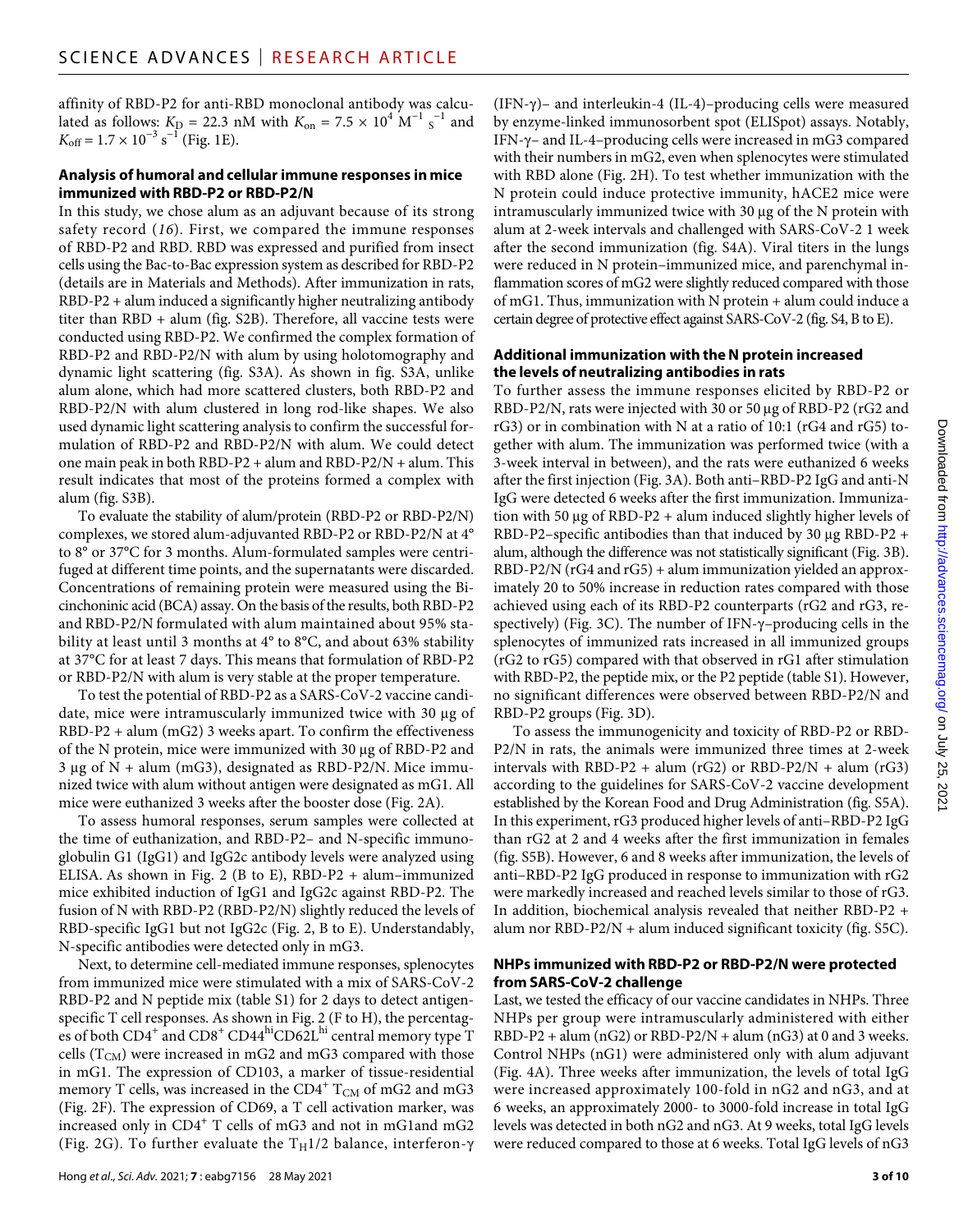

**Fig. 2. Humoral and cellular immune responses induced by RBD-P2 or RBD-P2/N in mice.** (**A**) Overall study design. Mice were intramuscularly immunized with RBD-P2 (30 µg per mouse) + alum or RBD-P2 (30 µg per mouse)/N (3 µg per mouse) + alum at 0 and 3 weeks and euthanized at 6 weeks. (**B** and **D**) RBD-P2- and N-specific IgG1 and IgG2c levels were measured by ELISA at the time of sacrifice (*n* = 5). The fold change represents an increase in the test group (mG2 and mG3) proportional to the average OD<sub>450</sub> value of the control group (mG1). (C and E) Sera were tested at different dilutions to detect IgG1 and IgG2c against RBD-P2 and N (n = 5). (F to H) Splenocytes (5 × 10<sup>5</sup>) from each mouse were cultured in the presence of RBD-P2 and peptide mix (table S1) together or separately for 2 days (*n* = 5). (**F** and **G**) Frequency of T<sub>CM</sub> and expression of CD103 and CD69 in T cells analyzed using flow cytometry ( $n = 5$ ). (H) Number of IFN- $\gamma$  and IL-4-producing cells and the activities of stained cells estimated using the AID EliSpot Reader (*n* = 5 mice). \**P* < 0.05, \*\**P* < 0.01, and \*\*\**P* < 0.001.

were slightly higher than those of nG2 (Fig. 4B). Neutralizing antibody responses against SARS-CoV-2 were markedly increased in nG2 and nG3 at 6 weeks; however, they were reduced at 9 weeks in both nG2 and nG3. Although additional immunization with N increased the neutralizing antibody titers in NHPs, the increase was not statistically significant (Fig. 4C). Notably, the neutralizing antibody titers induced by RBD-P2 or RBD-P2/N were significantly higher than those of a panel of serum samples from convalescent patients [at 6 weeks, the geometric mean titer (GMT) of nG2 = 507.96 and the GMT of nG3 = 1015.93; at 9 weeks, the GMT of  $nG2 = 163$ , the GMT of  $nG3 = 320$ , and the overall convalescent

serum of GMT = 109.4; all GMT values were calculated on the basis of plaque reduction neutralization test ( $PRNT_{50}$ ) values] (Fig. 4C).

To assess  $T$  cell responses, the number of IFN- $\gamma$ –producing cells in peripheral blood mononuclear cells (PBMCs) were evaluated at 3 and 6 weeks after immunization. The average number of RBD-P2– specific IFN- $\gamma$ -producing cells was slightly higher in nG3 than in nG2 at 3 and 6 weeks. As expected, IFN- $\gamma$ -producing cells in response to the N protein were detected only in nG3, as the animals in this group were immunized with N (Fig. 4D). We also measured the levels of various cytokines in the supernatants of PBMCs from immunized NHPs; IFN- $\gamma$ , IL-4, IL-5, IL-13, and tumor necrosis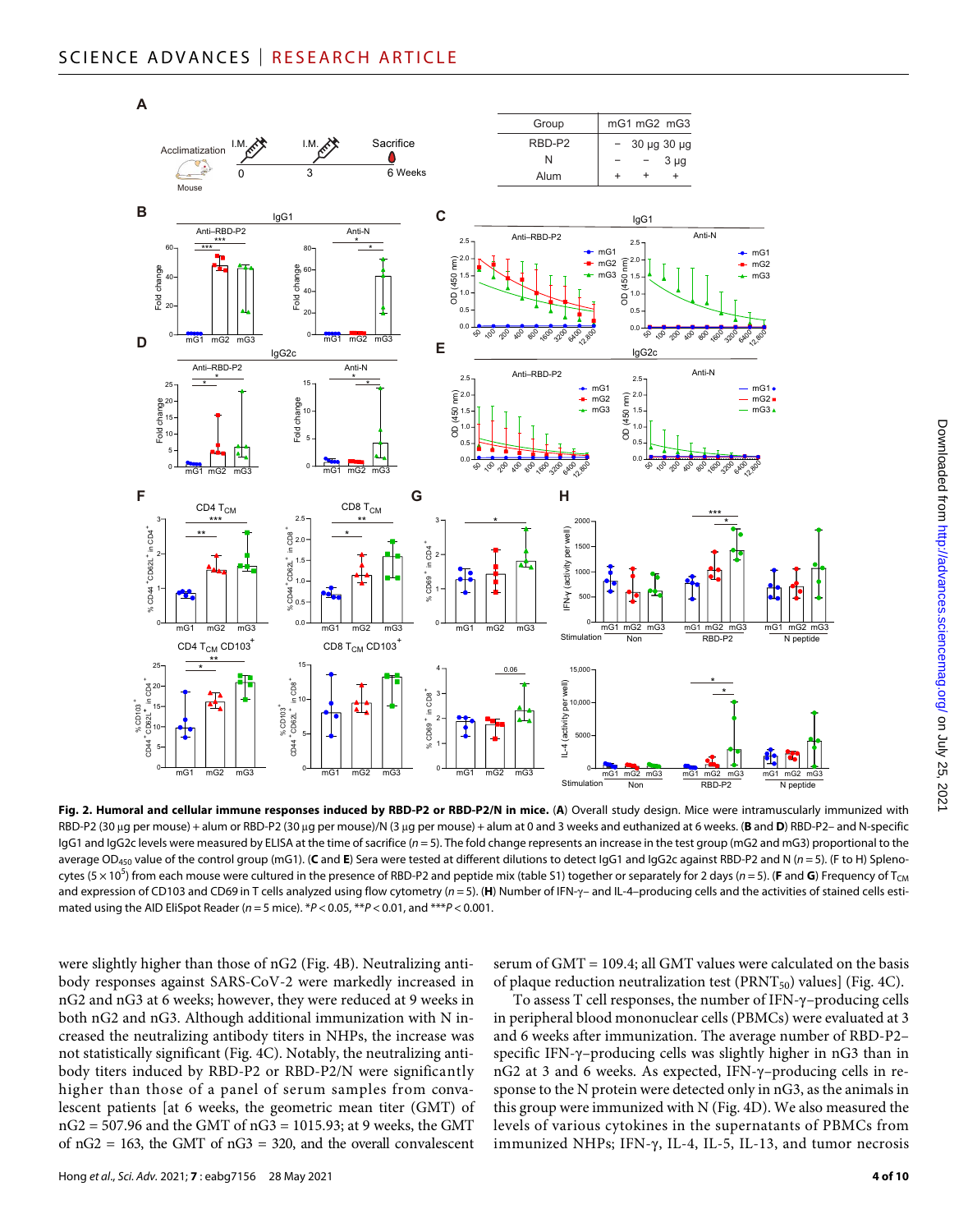

**Fig. 3. Humoral and cellular immune responses elicited by RBD-P2 or RBD-P2/N in rats.** (**A**) Overall study design. Rats were intramuscularly immunized with RBD-P2 (30 or 50 g per rat) + alum or RBD-P2 (30 or 50 g per rat)/N (3 or 5 g per rat) + alum at 0 and 3 weeks and euthanized 6 weeks after immunization (*n* = 10). (**B**) RBD-P2– or N-specific total IgG levels were measured using ELISA at the time of euthanization. (**C**) SARS-CoV-2–neutralizing activity (reduction rate) of serum from immunized rats was determined using the standard plaque reduction neutralization test (PRNT<sub>50</sub>) 6 weeks after the first immunization. (**D**) Splenocytes (5 × 10<sup>5</sup>) from each rat were seeded and stimulated with RBD-P2 or P2 peptides (table S1) for 60 hours before measuring the number of IFN- $\gamma$ -producing cells. \**P* < 0.05, \*\**P* < 0.01, and \*\*\**P* < 0.001.

factor– $\alpha$  production in PBMCs from nG2 and nG3 was increased compared to those of nG1 (Fig. 4E).

To confirm the protective effect of RBD-P2 + alum (nG2) and RBD-P2/N + alum (nG3), NHPs were challenged with a total of 10 ml of virus  $[2.6 \times 10^6, 50\%$  tissue culture infectious dose  $(TCID<sub>50</sub>)/ml$ ] via intratracheal (4 ml), oral (5 ml), conjunctival (0.5 ml), and intranasal (0.5 ml) routes at 9 weeks after the first immunization. Of note, RBD-P2/N + alum–immunized NHPs showed slightly faster SARS-CoV-2 clearance in throat and lung samples than that induced by RBD-P2 + alum, although it was not statistically significant (Fig. 4, F and G). Also, live SARS-CoV-2 particles were not detected in the lungs of either nG2 or nG3 and were barely detectable in the nose and throat in postchallenges (Fig. 4, F and G).

Moreover, the body temperature of immunized NHPs (nG2 and nG3) was not increased compared with that of nG1 after the virus challenge (Fig. 4H). In addition, SARS-CoV-2 genomic RNA (gRNA) was reduced in total lung analyses of nG2 and nG3 compared with that in the lungs of nG1 (fig. S6A). Further, nG3 showed lower gRNA levels than nG2 in throat swabs and some parts of lung tissue (fig. S6B). NHPs did not show any significant weight loss after challenge (fig. S7A). Hematological and biochemical analyses, including absolute lymphocyte counts, revealed no notable changes in the vaccinated groups (nG2 and nG3) compared with those in control NHPs (nG1) (fig. S7B).

#### **DISCUSSION**

Currently, many types of vaccine candidates against SARS-CoV-2, including inactivated, vectored, nucleotide-based, and recombinant, are being tested in preclinical or clinical trials. Most of these candidates involve at least a portion of the spike protein, and it is still unclear whether immunization in combination with the N protein of SARS-CoV-2 would be beneficial for protection against SARS-CoV-2 challenges (*17*–*19*). In this study, we developed a previously unknown subunit vaccine against SARS-CoV-2 that involves the RBD linked to the P2 epitope of tetanus toxoid to enhance immunogenicity. Consistent with the previous finding, we noted higher neutralizing antibody titers against SARS-CoV-2 in rats when immunized with RBD-P2 than that with RBD. In addition, RBD-P2 + alum effectively induced a neutralizing antibody response in NHPs and provided protection against SARS-CoV-2 challenge. Thus, it seems that immunization with RBD-P2 + alum can induce effective and sufficient virus-neutralizing activity and provide protection. However, we could not ascertain whether RBD-P2 + alum induces long-term humoral immunity, as NHPs were challenged with SARS-CoV-2 6 weeks after boosting.

N proteins are considered highly immunogenic, and the gene encoding the N protein is more stable than that encoding the spike protein (*20*). A DNA vaccine encoding SARS-CoV N protein was reported to induce strong N-specific humoral and cellular immune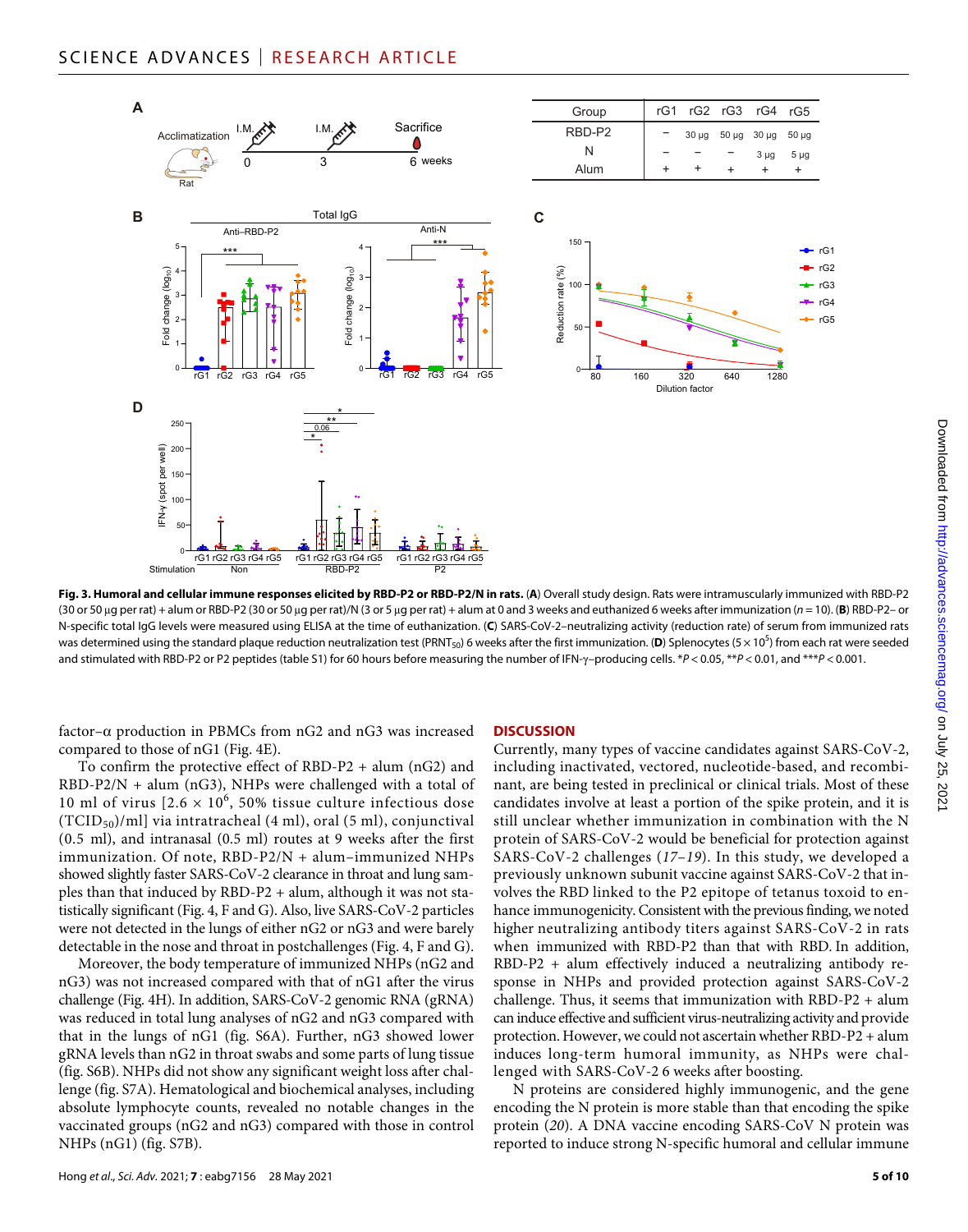

**Fig. 4. Immunization with RBD-P2 or RBD-P2/N protected NHPs from SARS-CoV-2 challenge.** (**A**) Overall study design. NHPs were intramuscularly immunized with alum-adjuvanted RBD-P2 (50 µg) or RBD-P2 (50 µg)/N (5 µg) at 0 and 3 weeks and challenged with SARS-CoV-2 at 9 weeks after the first immunization. All NHPs were euthanized 3 days after the challenge (*n* = 3). (**B**) Fold change in IgG levels of NHPs measured by ELISA at 3, 6, and 9 weeks. (**C**) SARS-CoV-2–neutralizing activity of plasma from immunized NHPs at 3, 6, and 9 weeks after the first immunization, and convalescent patients were analyzed using the standard PRNT<sub>50</sub>. NHPs:  $n = 3$ ; patients:  $n = 31$ . (**D**) 3 and 6 weeks after immunization, PBMCs were isolated from immunized NHPs and stimulated with RBD-P2, N, or P2 peptides (table S1) for 60 hours before measuring the number of IFN-–producing cells. (**E**) PBMCs were isolated from immunized NHPs 6 weeks after immunization and stimulated with RBD-P2 or N for 3 days. Cytokine concentrations were measured in cell culture supernatants using multiplex analysis. (**F** and **G**) Nonvaccinated (nG1), RBD-P2 + alum–vaccinated (nG2), and RBD-P2/N + alum– vaccinated (nG3) NHPs were challenged with SARS-CoV-2 at the TCID<sub>50</sub> of 2.6 $\times$ 10<sup>6</sup>. The challenge was provided through intratracheal, oral, conjunctival, and intranasal routes at 9 weeks after the first immunization. Samples were collected from nasal swabs, throat swabs, and lung tissue at multiple time points after the challenge, and live virus titers were determined by calculating TCID50 values. (**H**) Body temperature of NHPs after the challenge. \**P* < 0.05, \*\**P* < 0.01, and \*\*\**P* < 0.001.

responses in C57BL/6 mice and achieved a significant reduction in viral titers following challenge (*10*). On the contrary, Buchholz *et al.* reported that immunization with the N protein did not induce a neutralizing antibody response and failed to protect against infection in a SARS-CoV hamster model (*21*). To test whether the inclusion of the N protein as a vaccine antigen could generate more balanced immune responses, we compared the immune responses elicited by RBD-P2 and RBD-P2/N immunization in three different animals—mice, rats, and NHPs. Of note,  $RBD-P2/N + alum$ immunized mice exhibited enhanced T cell–mediated immune responses. Immunization with the N protein and RBD-P2 increased CD69 expression in CD4<sup>+</sup> T cells as well as IFN- $\gamma$  and IL-4 production in mice. In NHPs, PBMCs in RBD-P2/N + alum–immunized animals produced IFN- $\gamma$  when they were stimulated with the N

protein; however, production of  $T_H2$ -type cytokines (IL-4, IL-5, and IL-13) was very low. Consistent with these findings, the numbers of IFN- $\gamma$ –producing cells were increased in the RBD-P2/N + alum group. Furthermore, RBD-P2/N + alum–immunized NHPs showed faster SARS-CoV-2 clearance than that of RBD-P2 + alum immunized NHPs in throat swab samples. Thus, increased T cell activation and  $T_H1$ -prone responses may result in faster viral clearance and constrain viral spread.

In addition to inducing T cell responses, we expect that vaccines based on the N protein may provide effective protection against SARS-CoV-2 variants since the N protein is more conserved than the spike protein. Currently, SARS-CoV-2 spike protein variants have emerged, and it was reported that these variants are resistant to the sera of convalescent patients (*22*). Thus, the combination of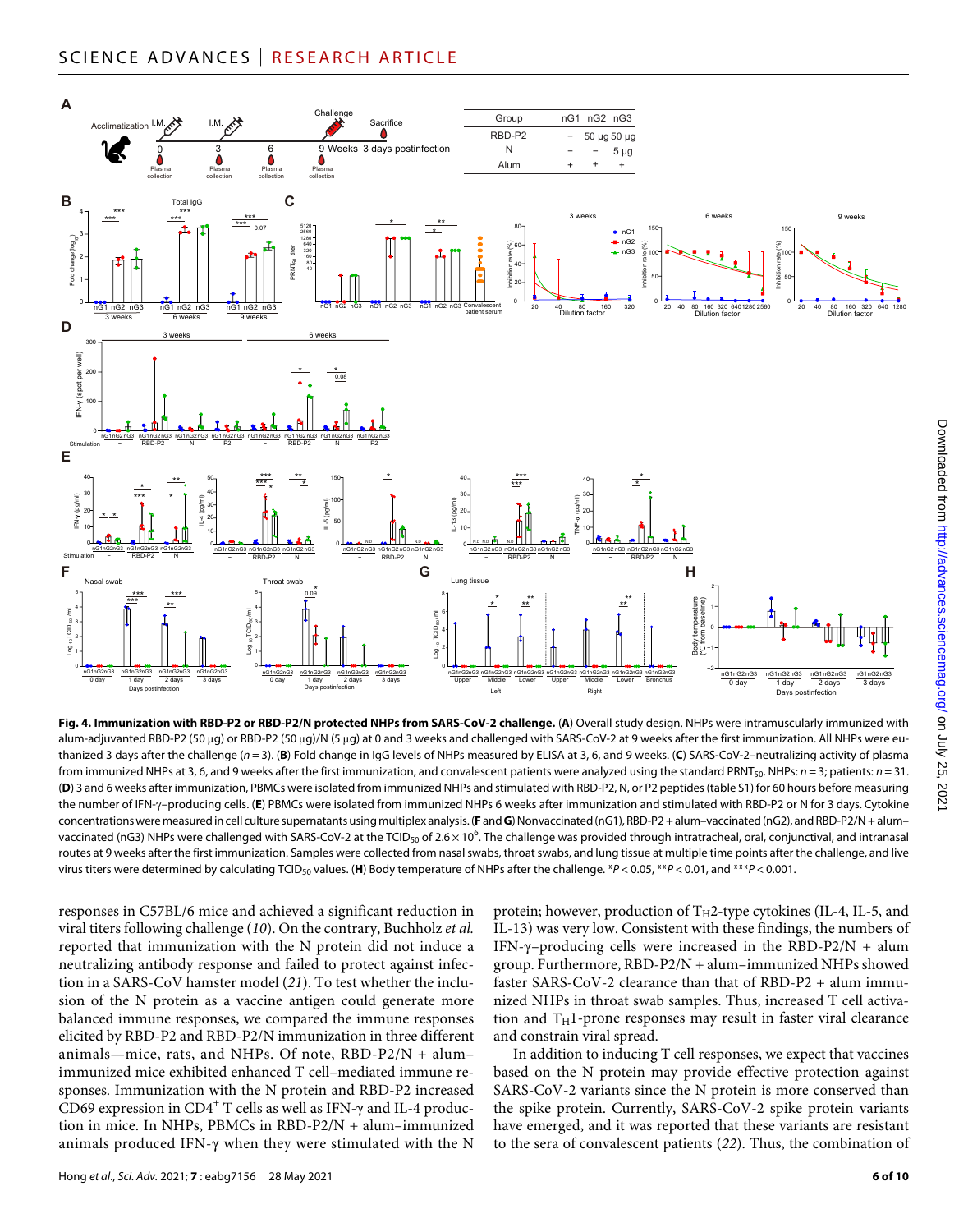an RBD-P2/N immunization may be advantageous in overcoming escape mechanisms of SARS-CoV-2 because of gene mutations encoding the spike protein.

There were limitations to this study. We immunized NHPs with a relatively high dose of RBD-P2 (50 µg) and tested the efficacy of the RBD-P2 and N combination only at a 10:1 ratio. Thus, the effectiveness of the N protein could vary depending on the dose of RBD-P2. Further studies are needed to determine the optimal dose or ratio involving the N protein. Currently, we are evaluating the RBD-P2–based subunit vaccine in clinical trials (phase 1, no. NBP2001) because RBD-P2 and RBP-P2/N showed similar protective efficacy in NHPs.

In summary, our data demonstrated that RBD-P2 + alum immunization elicits a robust neutralizing antibody response and provides complete or near-complete elimination of live SARS-CoV-2 virus particles. Moreover, our findings provide insight into the potential use of the N protein in the development of SARS-CoV-2 vaccines.

#### **MATERIALS AND METHODS**

#### **Recombinant baculovirus production**

The Bac-to-Bac expression system (Invitrogen, Waltham, MA, USA; catalog no. 10359-016) was used to produce SARS-CoV-2 RBD-P2 and N proteins. The gene sequences of RBD and N were obtained from the genome sequence of the Wuhan seafood market pneumonia virus, Wuhan-Hu-1. The gene fragments were synthesized at GenScript (Piscataway, NJ, USA) and cloned into the **pFastBac** vector, and the recombinant plasmid was prepared using *Escherichia*   $\text{coll}$  DH5 $\alpha$  cells. The recombinant **pFastBac** plasmid, which served as a donor plasmid, was transformed into *E. coli* DH10Bac competent cells (Gibco, NY, USA; catalog no. 10361012) harboring a shuttle vector (**bacmid**). The recombinant **bacmid** was transfected into insect cells to produce recombinant baculoviruses. For virus production, Sf9 cells (ATCC CRL-1711TM, lot no. 62058094) derived from *Spodoptera frugiperda* were used. Cell culture supernatant was recovered 3 days after transfection to obtain recombinant baculoviruses.

# **Production of RBD-P2 and N protein**

Sf9 cells were infected with a baculovirus containing the RBD-P2 gene and cultured in a flask. After 6 days, the baculovirus was harvested by centrifugation and filtration through 0.2-µm filters. An aliquot of the clarified baculovirus preparation was used for RBD-P2 antigen production. The titer of the baculovirus was obtained by rapid titration assay. High Five cells were cultured in a 10-liter bioreactor for RBD-P2 antigen production. The Hi-5 cells were infected with baculovirus harboring the RBD-P2 gene at a multiplicity of infection of 1 to 3 and cultured for 3 days. The cells were removed by centrifugation and filtration through 0.2-um filters. The RBD-P2 antigen was purified using three columns—anion exchange, hydrophobic interaction, and multifunctional resins—from the separated cell culture supernatant. The RBD-P2 antigen was concentrated for formulation using the tangential flow filtration (TFF) system. The purified RBD-P2 antigen was mixed with alum as an adjuvant at a 1:10 ratio. The N antigen was produced using the same baculovirus and insect system. Its blood vessel invasion and upstream processes were the same as those for RBD-P2. The N antigen was purified from the separated cell culture supernatant using an anion exchange

column and concentrated for formulation using the TFF system. The formulation for the adjuvant was the same as that for RBD-P2.

#### **Mouse handling and care**

Female BALB/c and C57BL/6 mice aged 8 to 10 weeks were purchased from Dae-Han Bio-Link (Eumseong-Gun, Chungchenonbuk-do, Republic of Korea) or Samtako (Osan-si, Guenggi-do, Republic of Korea). The mice were housed in the animal facility at the Catholic University of Korea under specific pathogen–free conditions at 21° to 22°C and a 12/12-hour light/dark illumination cycle. The animal facility is fully certified by the Korean Association for Laboratory Animals, and the mice were handled in accordance with the protocols approved by the Catholic University of Korea. All experimental procedures performed on mice in this study followed the guidelines of the Institutional Animal Care and Use Committee of the Catholic University of Korea (approval nos. CUK-IBC-2020-001, CUK-IACUC-2020-014, and CUK-IACUC-2020-015).

#### **Immunization of mice and rats**

BALB/C or C57BL/6 mice were intramuscularly injected with 30 µg of RBD-P2 with or without  $3 \mu$ g of N formulated with  $300 \mu$ g of alum (Croda, Yorkshire, UK) twice at 3-week intervals. Sera were collected after the mice were euthanized. For the challenge, hACE2 transgenic mice were intramuscularly injected in the upper thigh once with 30  $\mu$ g of N formulated with 300  $\mu$ g of alum two times at 0 and 2 weeks. The hACE2 transgenic mice were challenged with the SARS-CoV-2 virus  $[5 \times 10^5$  plaque-forming units (PFU) per mouse] at 3 weeks after the first immunization, and their body weight and survival rate were determined. All challenged mice were maintained in Biosafety Level 3 (BSL-3) facilities at the Korea Zoonosis Research Institute of Jeonbuk National University (JBNU). All mouse experimental procedures conducted in this experiment followed the guidelines of the Institutional Animal Care and Use Committee of JBNU (approval no. JBNU2020-0155).

Rats aged ~8 to 12 weeks were purchased from Orient Bio Inc. (Seongnam, Republic of Korea) and were intramuscularly injected with 30 or 50  $\mu$ g of RBD-P2 with or without N at a 1:10 ratio. The proteins were combined with 300 or 500 µg of alum (twice at 3-week intervals). Sera were collected from the rats at the indicated time points and at the time of sacrifice for the detection of serum antibodies against RBD-P2 and N.

# **NHP care and study design**

Nine Cambodian-origin cynomolgus macaques (*Macaca fascicularis*; three males and six females; aged 6 to 7 years) were used in this study. All animals were housed in infrastructure facilities in the Korea National Primate Research Centre (KNPRC) at the Korea Research Institute of Bioscience and Biotechnology (KRIBB), under animal biosecurity level–2 (ABL-2) or ABL-3, as required. Macaques were anesthetized with a combination of ketamine sodium (10 mg/kg) and tiletamine/zolazepam (5 mg/kg) for immunization, viral challenges, swabs, and blood collection.

As illustrated in Fig. 4A, the macaques were randomly assigned to three sex-balanced groups. The animals were intramuscularly immunized in the upper thigh at weeks 0 and 3 with one of the following formulations: (i) 500  $\mu$ g of alum (Croda), (ii) 50  $\mu$ g of RBD-P2 with 500  $\mu$ g of alum, and (iii) 50  $\mu$ g of RBD-P2 and 5  $\mu$ g of N with 500 µg of alum. After 6 weeks from the last immunization, all animals were challenged with a total of 10 ml of the SARS-CoV-2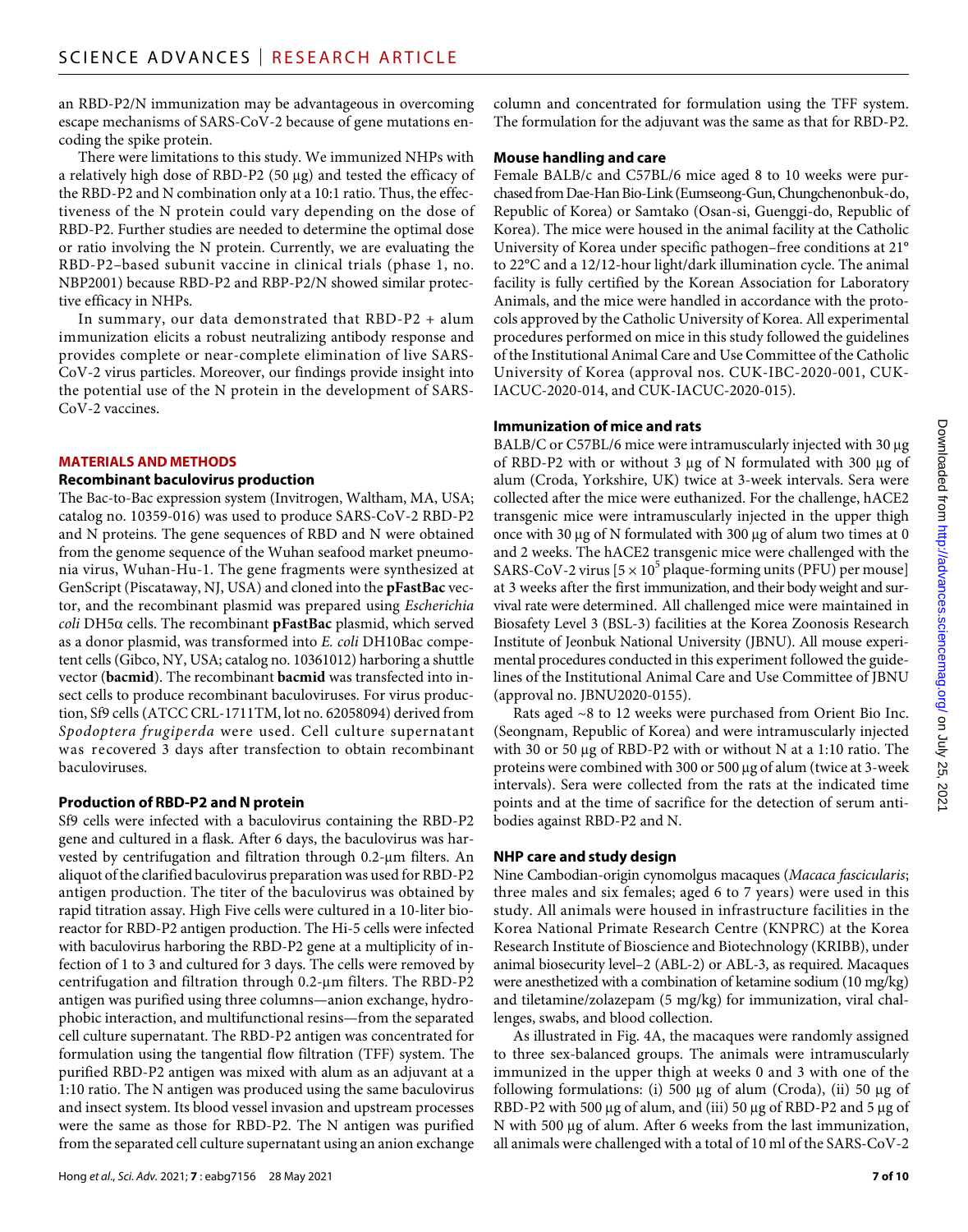virus (TCID<sub>50</sub> = 2.6  $\times$  10<sup>6</sup>/ml) via intratracheal (4 ml), oral (5 ml), conjunctival (0.5 ml), and intranasal (0.5 ml) routes. Clinical examinations, swab sampling, and hematological analysis were conducted daily until necropsy. Challenged macaques were monitored for body weight, rectal temperature, and respiration. Nasopharyngeal and oropharyngeal swab samplings were collected in universal viral transport medium at 0, 1, 2, and 3 days postinfection (dpi) for virus quantification. Hematological data were determined on the basis of EDTA-treated whole blood samples using an automatic hematology analyzer (Mindray BC-5000, Nanshan, China).

All macaques were euthanized and necropsied at 3 dpi. Lung samples were collected at necropsy for viral detection and microscopic examination. All procedures were approved by the KRIBB Institutional Animal Care and Use Committee (approval no. KRIBB-AEC-20191). All procedures were performed in a biosafety cabinet class II in the ABL-3 facility at KNPRC, KRIBB (approval no. KRIBB-IBC-20200206).

# **SARS-CoV-2 culture**

The SARS-CoV-2 virus (BetaCoV/Korea/KCDC03/2020, accession no. 43326 from the National Culture Collection for Pathogens) was propagated in Vero cells in Dulbecco's modified Eagle's medium (DMEM; Welgene Inc. Gyeongsan-si, Gyeongsangbuk-do, Republic of Korea) supplemented with 2% fetal bovine serum (FBS), penicillin (10,000 IU/ml), and streptomycin (10,000 IU/ml) in a humidified 5% CO2 incubator as described in our previous report (*23*).

# **Neutralization assay forNHPs**

Vero cells were seeded in a six-well plate and incubated at 37°C and  $5\%$  CO<sub>2</sub> for 16 to 18 hours. Six weeks after the first immunization, plasma samples were inactivated at 56°C for 30 min and 2-fold serially diluted from 20-fold diluted samples. Diluted plasma samples were mixed with SARS-CoV-2 (50 to 100 PFU per well) at 37°C and  $5\%$  CO<sub>2</sub> for 1 hour and then inoculated into Vero cells for 1 hour under the same incubation conditions. After removing the plasmavirus mixture, 1.5% low–melting temperature agarose in DMEM, supplemented with 2% FBS, was added, and the cells were incubated for 3 days. The cells were fixed with 10% neutral formalin solution overnight and stained with 0.1% crystal violet solution. For each dilution, the number of plaques was counted, and the percentage of neutralization in test samples was compared with that in the control.

# **Isolation of PBMCs from NHPs**

Blood samples were collected in EDTA-containing tubes, 0 and 2 weeks after immunization. PBMCs were isolated by centrifugation at 3500*g* for 20 min with gentle acceleration using Ficoll-Hypaque (Lymphoprep; Axis-Shield, 1114545). Red blood cells in the PBMCs were lysed in Ammonium-Chloride-Potassium (ACK) lysis buffer (Gibco, Gaithersburg, MD, USA) at 20° to 25°C for 5 min. The PBMCs were washed once with flow cytometry staining buffer [1× phosphatebuffered saline (PBS) with 2% FBS] and resuspended in RPMI medium supplemented with 10% FBS and penicillin/streptomycin (1×).

# **Human blood samples**

In this study, blood and serum samples were collected from 31 convalescent patients with COVID-19 enrolled from Seoul National University Hospital, Seoul Metropolitan Government–Seoul National University Boramae Medical Center, Kyungpook National University Hospital, Chonnam National University Hospital, and Chung-Ang University Hospital. The study was approved by the Institutional Review Boards of the mentioned hospitals (IRB nos. 2042-005-413, CNUH-2020-130, 2020-05-006, and 20–2020-41). Serum samples were heat-inactivated (20 min at 60°C) before using in binding or neutralizing assays.

# **Flow cytometry**

Mouse splenocytes ( $1 \times 10^6$ ) were stained in PBS containing 0.5% FBS for flow cytometry. In total, 0.5 µg of Fcy Receptor blocker (anti-CD16/CD32 antibody) was added 15 min before fluorochromeconjugated antibody staining. The following antibodies were obtained from Invitrogen (Waltham, MA, USA): anti-mouse CD4, CD8, CD44, CD62L, and CD103. Anti-mouse CD69 antibodies were purchased from BD Bioscience (San Diego, CA, USA). To distinguish live cells from dead cells, the cells were stained with Fixable Viability Dye eFluor 520 (Invitrogen). After washing, the cells were analyzed using a Cytek Aurora Flow Cytometer (Cytek, Fremont, CA, USA), and the results were interpreted using SpectroFlo software (Cytek).

# **ELISpot assays**

# *ELISpot assay for mice*

Splenocytes of immunized mice were stimulated with 500 ng per well of RBD-P2 or 600 ng per well of N peptide mix for 48 hours. IL-4– and IFN- $\gamma$ –secreting cells were detected using the mouse IL-4 ELISpot  $\rm ^{BASIC}$  kit and the mouse IFN- $\gamma$  ELISpot $\beta$ ASIC kit (Mabtech, Nacka Strand, Sweden), respectively. The manufacturer's protocols were followed for these assays.

# *ELISpot assay for rats*

Splenocytes of immunized rats were stimulated with 300 ng per well of RBD-P2 or 300 ng per well of P2 peptides for 60 hours. IFN-– secreting cells were detected using a rat IFN- $\gamma$  ELISpot kit (R&D Systems, Minneapolis, MN, USA) according to the manufacturer's instructions.

# *ELISpot assay for NHPs*

PBMCs of immunized NHPs were stimulated with 300 ng per well of RBD or 300 ng per well of N or 1  $\mu$ g per well of P2 peptides for 60 hours. IFN- $\gamma$ -secreting cells were detected using primate IFN- $\gamma$ ELISpot kit (R&D Systems) according to the manufacturer's instructions. The resultant spots were counted on a computer-assisted AID EliSpot Reader System (AID, Strasburg, Germany).

# **Mouse ELISA**

Antigen-specific IgG1 and IgG2c levels in mouse serum were measured using ELISA. First, a 96-well plate (Corning, NY, USA) was coated with either S, N, or RBD-P2 (100 ng/ $\mu$ l) and incubated at 4°C overnight. After incubation, the wells were blocked with 100 µl of blocking buffer (PBS containing 1% bovine serum albumin) at room temperature for 1 hour. Diluted serum samples were added to the wells, and the plates were incubated at room temperature for 2 hours. After incubation, the wells were washed thrice with 200 µl of PBS containing 0.05% Tween 20 (PBS-T). Horseradish peroxidase– conjugated anti-mouse IgG1 (Bethyl Laboratories, Montgomery, TX, USA) and IgG2c (Novus Biologicals, Centennial, CO, USA) antibodies (diluted 1:1000 to 1:10,000 in PBS) were added to the plates, which were then incubated at room temperature for 1 hour. After three washes with PBS-T, tetramethylbenzidine substrate was added, and the plates were further incubated for 15 min before stopping the reaction with 2 N  $H<sub>2</sub>SO<sub>4</sub>$ . The optical density at 450 nm was measured using a GloMax Explorer microplate reader (Promega, Seoul, Republic of Korea).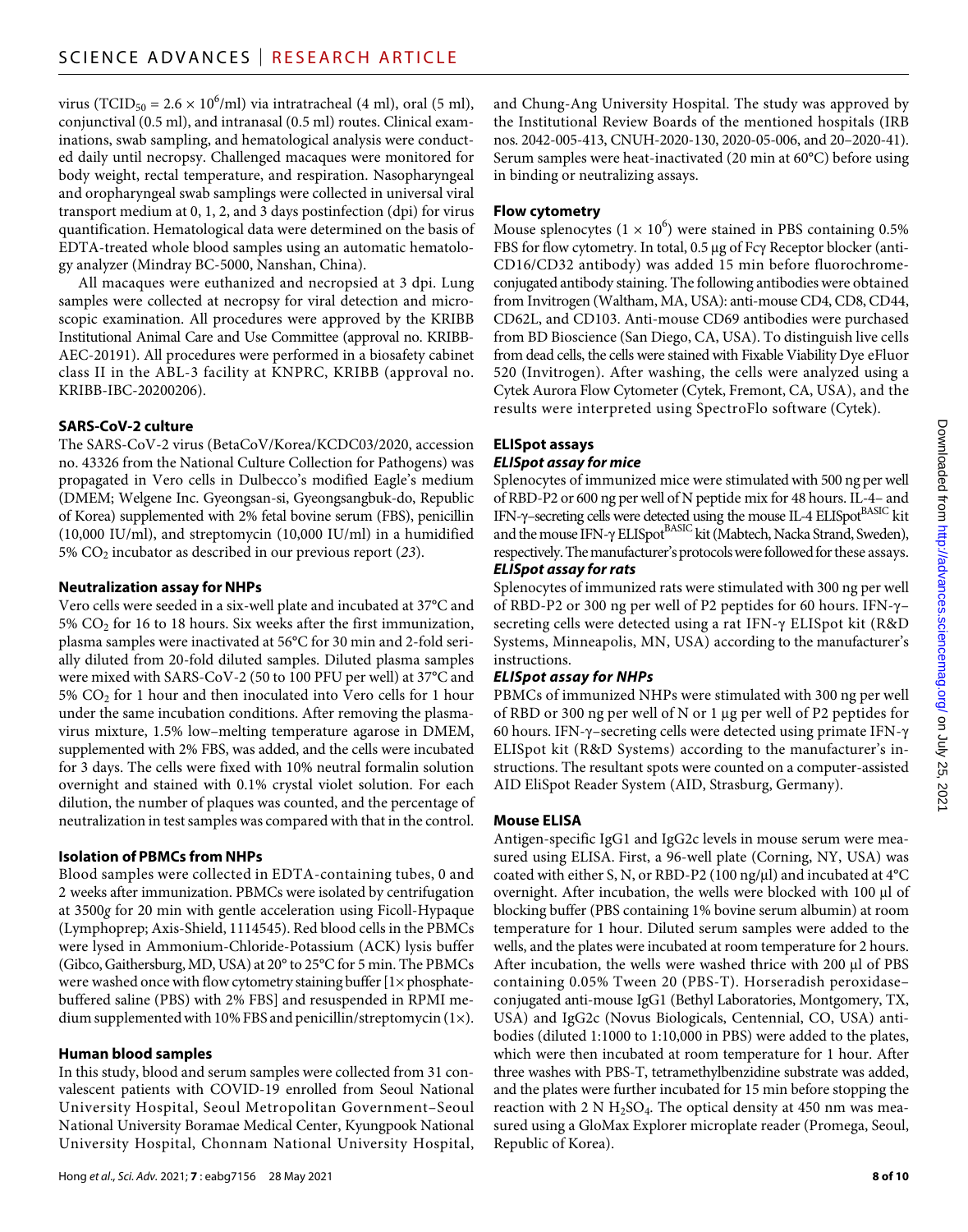#### **Plaque reduction neutralization test**

Sera of immunized mice, NHPs, and convalescent patients were serially diluted from 1:10 to 1:5120 with serum-free medium. Virusserum mixtures were prepared by mixing 100 PFU of SARS-CoV-2 with the diluted serum samples, and the mixtures were incubated at 37°C for 1 hour. Vero cells were inoculated with the virus-serum mixtures, and the plates were incubated at 37°C in the presence of 5%  $CO<sub>2</sub>$  for 1 hour. After virus absorption, the agar overlay medium was added, and the plates were incubated at 37°C under 5% CO<sub>2</sub> for 3 days. The cells were stained with 0.1% crystal violet solution (Sigma-Aldrich, St. Louis, MO, USA), and the plaques were counted. The percentage of neutralization represented the reduction value, which was calculated as the number of plaques in 100 PFU of the virus-infected well per number of plaques in the virus-serum mixture–infected well (×100).

#### **Viral quantification**

The virus in nasopharyngeal and oropharyngeal swab samples and respiratory tissue, including bronchi and six lobes of the lungs, was quantified using reverse transcription quantitative polymerase chain reaction (RT-qPCR), and the TCID<sub>50</sub> was determined. Briefly, swab samples were centrifuged (1600*g* for 10 min), and the supernatants were filtered through 0.2-um syringe filters. Lung and bronchus samples were homogenized using a Precellys Homogenizer (Bertin Instruments, Montigny-le-Bretonneux, France) in 10-fold (w/v) sterile PBS (pH 7.4). After centrifugation, the supernatants were directly inoculated into Vero cells and incubated for 3 days at 37°C to calculate the values of  $TCID_{50}/ml$ . Viral RNA was extracted from the supernatants of swab and tissue samples using a QIAamp Viral RNA Mini Kit (Qiagen, Germantown, MD, USA). RT-qPCR was conducted with a primer/probe set to detect the *ORF1b* gene as described previously (*24*). Viral RNA copy numbers from swab and tissue samples were calculated using the SARS-CoV-2 RNA standard sample, which was run in parallel with the RT-qPCR reaction.

# **Holotomography**

Holotomography was performed to visualize and acquire images of protein complexes. A holotomography microscope (HT-2H, Tomocube Inc., Daejeon, Republic of Korea), which is a novel optical microscope that uses diffraction tomography to generate threedimensional (3D) holographic images of label-free live cells, was used for this purpose. Holotomography provides a 3D refractive index distribution of the protein through which several 2D holographic images can be obtained from different angles to generate a 3D tomogram (*25*). The details of holotomography function and property can be found in the literature (*26*). The acquired data were processed and analyzed with Tomostudio software (Tomocube Inc., Daejeon, Republic of Korea). The protein samples, including RBD-P2, RBD-P2/N, RBD-P2 + alum (RBD-P2 in complex with alum), and RBD-P2/ N + alum, were analyzed in this study (fig. S3). All samples were prepared at a final concentration of 30 ng/µl. To visualize the samples, a Tomodish (Tomocube Inc., Daejeon, Republic of Korea) was used, and 25  $\mu$ l of the sample was loaded into the 20 mm-by-20 mm well.

# **Dynamic light scattering measurements**

RBD-P2 + alum complex, RBD-P2/N + alum complex, and alum alone were prepared at a concentration of 0.1 mg/ml in 0.05 mM phosphate buffer [including 300 mM NaCl (pH 7.0)]. Dynamic

light scattering (DLS) was measured on a ZetaSizer Nano ZS90 (Malvern Instrument, Worcs, UK) equipped with a 4-mW He-Ne laser. All the DLS measurements were performed at  $4.0^{\circ} \pm 0.1^{\circ}$ C and at a scattering angle of 90°. The apparent *z*-average hydrodynamic diameter  $(D_h)$  and polydispersity index (PDI;  $\langle \mu^2/\Gamma^2 \rangle$  were calculated using the Dispersion Technology Software provided by Malvern.

# **Histological analysis**

Sectioned lung tissue from experimental animals (mG1 to mG3) was submerged in 10% (v/v) neutral-buffered formalin, dehydrated, paraffin-embedded, and sectioned at a 5-um thickness for histological examination. The histopathologists were blinded to group distribution when this analysis was conducted, and representative histopathological images were obtained and evaluated using Aperio ImageScope version 12.3 (Leica Biosystems Pathology Imaging, Buffalo Grove, IL, USA). The severity of histopathological changes was determined using a five-point scoring system as follows: 0 = no abnormality detected,  $1 = \text{minimal}$ ,  $2 = \text{mild}$ ,  $3 = \text{moderate}$ , 4 = moderately severe, and 5 = severe. Distribution was recorded as focal, multifocal, and diffused. Recruitment of inflammatory cells into the lungs (bronchi or blood vessels) and morphological alterations of the tissue were assessed after hematoxylin and eosin staining under light microscopy.

# **Statistical analysis**

Data are expressed as medians ± 95% confidence interval. Statistical analysis was performed using GraphPad Prism. Analysis was performed using a one-way analysis of variance (ANOVA) with Dunnett's post hoc for multiple group comparisons and unpaired *t* test to compare between two groups. The type of analysis and statistical interpretation of the results are indicated in the figure legends. Differences were considered statistically significant when *P* < 0.05.

# **SUPPLEMENTARY MATERIALS**

Supplementary material for this article is available at [http://advances.sciencemag.org/cgi/](http://advances.sciencemag.org/cgi/content/full/7/22/eabg7156/DC1) [content/full/7/22/eabg7156/DC1](http://advances.sciencemag.org/cgi/content/full/7/22/eabg7156/DC1)

# **REFERENCES AND NOTES**

- 1. Y. Astuti, Severe Acute Respiratory Syndrome Coronavirus 2 (SARS-CoV-2): An overview of viral structure and host response. *Diabetes Metab. Syndr.* **14**, 407–412 (2020).
- 2. P. Zhou, X. L. Yang, X. G. Wang, B. Hu, L. Zhang, W. Zhang, H. R. Si, Y. Zhu, B. Li, C. L. Huang, H. D. Chen, J. Chen, Y. Luo, H. Guo, R. D. Jiang, M. Q. Liu, Y. Chen, X. R. Shen, X. Wang, X. S. Zheng, K. Zhao, Q. J. Chen, F. Deng, L. L. Liu, B. Yan, F. X. Zhan, Y. Y. Wang, G. F. Xiao, Z. L. Shi, A pneumonia outbreak associated with a new coronavirus of probable bat origin. *Nature* **579**, 270–273 (2020).
- 3. F. Krammer, SARS-CoV-2 vaccines in development. *Nature* **586**, 516–527 (2020).
- 4. J. Yang, W. Wang, Z. Chen, S. Lu, F. Yang, Z. Bi, L. Bao, F. Mo, X. Li, Y. Huang, W. Hong, Y. Yang, Y. Zhao, F. Ye, S. Lin, W. Deng, H. Chen, H. Lei, Z. Zhang, M. Luo, H. Gao, Y. Zheng, Y. Gong, X. Jiang, Y. Xu, Q. Lv, D. Li, M. Wang, F. Li, S. Wang, G. Wang, P. Yu, Y. Qu, L. Yang, H. Deng, A. Tong, J. Li, Z. Wang, J. Yang, G. Shen, Z. Zhao, Y. Li, J. Luo, H. Liu, W. Yu, M. Yang, J. Xu, J. Wang, H. Li, H. Wang, D. Kuang, P. Lin, Z. Hu, W. Guo, W. Cheng, Y. He, X. Song, C. Chen, Z. Xue, S. Yao, L. Chen, X. Ma, S. Chen, M. Gou, W. Huang, Y. Wang, C. Fan, Z. Tian, M. Shi, F. S. Wang, L. Dai, M. Wu, G. Li, G. Wang, Y. Peng, Z. Qian, C. Huang, J. Y. Lau, Z. Yang, Y. Wei, X. Cen, X. Peng, C. Qin, K. Zhang, G. Lu, X. Wei, A vaccine targeting the RBD of the S protein of SARS-CoV-2 induces protective immunity. *Nature* **586**, 572–577 (2020).
- 5. N. Wang, J. Shang, S. Jiang, L. Du, Subunit vaccines against emerging pathogenic human coronaviruses. *Front. Microbiol.* **11**, 298 (2020).
- 6. A. M. Arvin, K. Fink, M. A. Schmid, A. Cathcart, R. Spreafico, C. Havenar-Daughton, A. Lanzavecchia, D. Corti, H. W. Virgin, A perspective on potential antibody-dependent enhancement of SARS-CoV-2. *Nature* **584**, 353–363 (2020).
- 7. S. Su, L. Du, S. Jiang, Learning from the past: Development ofsafe and effective COVID-19 vaccines. *Nat. Rev. Microbiol.* **19**, 211–219 (2020).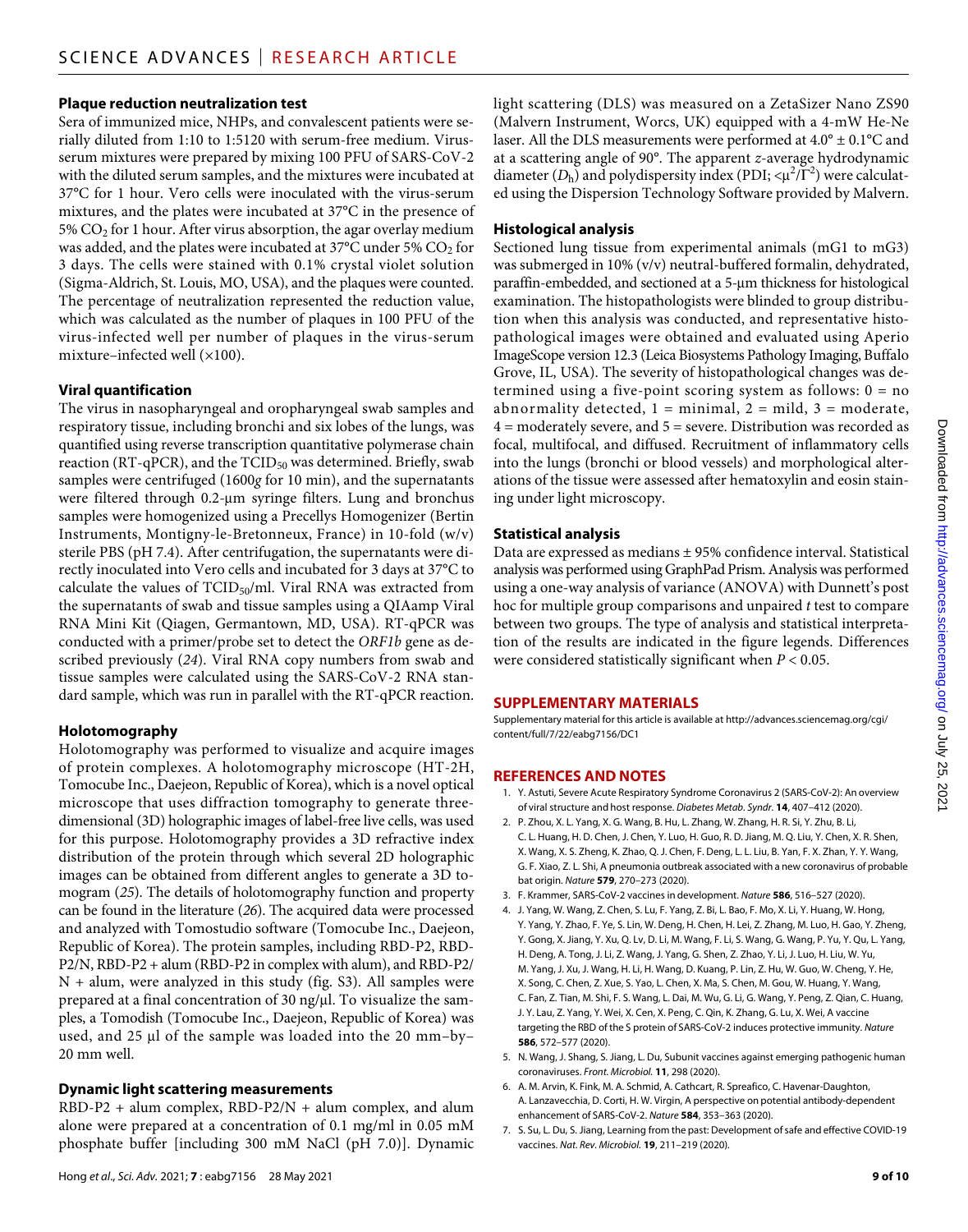- 8. Y. Cong, M. Ulasli, H. Schepers, M. Mauthe, P. V'Kovski, F. Kriegenburg, V. Thiel, C. A. M. deHaan, F. Reggiori, Nucleocapsid protein recruitment to replication-transcription complexes plays a crucial role in coronaviral life cycle. *J. Virol.* **94**, e01925-19 (2020).
- 9. P. D. Burbelo, F. X. Riedo, C. Morishima, S. Rawlings, D. Smith, S. Das, J. R. Strich, D. S. Chertow, R. T. Davey, J. I. Cohen, Sensitivity in detection of antibodies to nucleocapsid and spike proteins of severe acute respiratory syndrome coronavirus 2 in patients with coronavirus disease 2019. *J. Infect. Dis.* **222**, 206–213 (2020).
- 10. P. Zhao, J. Cao, L. J. Zhao, Z. L. Qin, J. S. Ke, W. Pan, H. Ren, J. G. Yu, Z. T. Qi, Immune responses against SARS-coronavirus nucleocapsid protein induced by DNA vaccine. *Virology* **331**, 128–135 (2005).
- 11. W. Gao, A. Tamin, A. Soloff, L. D'Aiuto, E. Nwanegbo, P. D. Robbins, W. J. Bellini, S. Barratt-Boyes, A. Gambotto, Effects of a SARS-associated coronavirus vaccine in monkeys. *Lancet* **362**, 1895–1896 (2003).
- 12. S. Jain, H. Batra, P. Yadav, S. Chand, COVID-19 vaccines currently under preclinical and clinical studies, and associated antiviral immune response. *Vaccines* **8**, 649 (2020).
- 13. L. Corey, J. R. Mascola, A. S. Fauci, F. S. Collins, A strategic approach to COVID-19 vaccine R&D. *Science* **368**, 948–950 (2020).
- 14. Y. Perrie, A. R. Mohammed, D.J. Kirby, S. E. McNeil, V. W. Bramwell, Vaccine adjuvant systems: Enhancing the efficacy of sub-unit protein antigens. Int. J. Pharm. 364, 272-280 (2008).
- 15. X. Wen, K. Wen, D. Cao, G. Li, R. W. Jones, J. Li, S. Szu, Y. Hoshino, L. Yuan, Inclusion of a universal tetanus toxoid CD4<sup>+</sup> T cell epitope P2 significantly enhanced the immunogenicity of recombinant rotavirus  $\Delta VPB*$  subunit parenteral vaccines. *Vaccine* **32**, 4420–4427 (2014).
- 16. N. Petrovsky, Comparative safety of vaccine adjuvants: A summary of current evidence and future needs. *Drug Saf.* **38**, 1059–1074 (2015).
- 17. L. A. Jackson, E. J. Anderson, N. G. Rouphael, P. C. Roberts, M. Makhene, R. N. Coler, M. P. McCullough, J. D. Chappell, M. R. Denison, L. J. Stevens, A. J. Pruijssers, A. McDermott, B. Flach, N. A. Doria-Rose, K. S. Corbett, K. M. Morabito, S. O'Dell, S. D. Schmidt, P. A. Swanson II, M. Padilla, J. R. Mascola, K. M. Neuzil, H. Bennett, W. Sun, E. Peters, M. Makowski, J. Albert, K. Cross, W. Buchanan, R. Pikaart-Tautges, J. E. Ledgerwood, B. S. Graham, J. H. Beigel; mRNA-1273 Study Group, An mRNA Vaccine against SARS-CoV-2—Preliminary report. *N. Engl. J. Med.* **383**, 1920–1931 (2020).
- 18. C. Keech, G. Albert, I. Cho, A. Robertson, P. Reed, S. Neal, J. S. Plested, M. Zhu, S. Cloney-Clark, H. Zhou, G. Smith, N. Patel, M. B. Frieman, R. E. Haupt, J. Logue, M. McGrath, S. Weston, P. A. Piedra, C. Desai, K. Callahan, M. Lewis, P. Price-Abbott, N. Formica, V. Shinde, L. Fries, J. D. Lickliter, P. Griffin, B. Wilkinson, G. M. Glenn, Phase 1–2 trial of a SARS-CoV-2 recombinant spike protein nanoparticle vaccine. *N. Engl. J. Med.* **383**, 2320–2332 (2020).
- 19. G. Salvatori, L. Luberto, M. Maffei, L. Aurisicchio, G. Roscilli, F. Palombo, E. Marra, SARS-CoV-2 SPIKE PROTEIN: An optimal immunological target for vaccines. *J. Transl. Med.* **18**, 222 (2020).
- 20. B. Tilocca, A. Soggiu, M. Sanguinetti, V. Musella, D. Britti, L. Bonizzi, A. Urbani, P. Roncada, Comparative computational analysis of SARS-CoV-2 nucleocapsid protein epitopes in taxonomically related coronaviruses. *Microbes Infect.* **22**, 188–194 (2020).
- 21. U. J. Buchholz, A. Bukreyev, L. Yang, E. W. Lamirande, B. R. Murphy, K. Subbarao, P. L. Collins, Contributions of the structural proteins of severe acute respiratory syndrome coronavirus to protective immunity. *Proc. Natl. Acad. Sci. U.S.A.* **101**, 9804–9809 (2004).
- 22. Q. Li, J. Wu, J. Nie, L. Zhang, H. Hao, S. Liu, C. Zhao, Q. Zhang, H. Liu, L. Nie, H. Qin, M. Wang, Q. Lu, X. Li, Q. Sun, J. Liu, L. Zhang, X. Li, W. Huang, Y. Wang, The impact of mutations in SARS-CoV-2 spike on viral infectivity and antigenicity. *Cell* **182**, 1284–1294.e9 (2020).
- 23. B. S. Koo, H. Oh, G. Kim, E. H. Hwang, H. Jung, Y. Lee, P. Kang, J. H. Park, C. M. Ryu, J. J. Hong, Transient lymphopenia and interstitial pneumonia with endotheliitis in SARS-CoV-2–infected macaques. *J. Infect. Dis.* **222**, 1596–1600 (2020).
- 24. D. K. W. Chu, Y. Pan, S. M. S. Cheng, K. P. Y. Hui, P. Krishnan, Y. Liu, D. Y. M. Ng, C. K. C. Wan, P. Yang, Q. Wang, M. Peiris, L. L. M. Poon, Molecular diagnosis of a novel coronavirus (2019-nCoV) causing an outbreak of pneumonia. *Clin. Chem.* **66**, 549–555 (2020).
- 25. E. R. Firdaus, J.-H. Park, S.-K. Lee, Y. Park, G.-H. Cha, E.-T. Han, 3D morphological and biophysical changes in a single tachyzoite and its infected cells using threedimensional quantitative phase imaging. *J. Biophotonics* **13**, e202000055 (2020).
- K. Kim, H. Yoon, M. Diez-Silva, M. Dao, R. R. Dasari, Y. Park, High-resolution threedimensional imaging of red blood cells parasitized by Plasmodium falciparum and in situ hemozoin crystals using optical diffraction tomography. *J. Biomed. Opt.* **19**, 011005 (2014).

**Acknowledgments:** We gratefully acknowledge M.-d. Oh and S. W. Park, Department of Internal Medicine, Seoul National University Hospital; S.-W. Kim, Department of Internal Medicine, School of Medicine, Kyungpook National University; K.-H. Park, Department of Infections Disease, Chonnam National University Hospital; and J.-W. Chung, Department of Internal Medicine, Division of Infectious Diseases, Chung-Ang University for providing blood samples from convalescent patients with COVID-19. **Funding:** This work was supported by grants from RIGHT and SK Bioscience (grant nos. M-2020-D0731-0002 and M-2020-D0732-0003), as well as by the Ministry of Science and ICT and the Korea Research Institute of Bioscience (PRM1752011), Bio-industrial Core Technology Development Project from the Ministry of Trade, Industry, and Energy (20013101) and Biotechnology (KRIBB) Research Initiative Program (KGM4572013). **Author contributions:** S.-M.L., J.J.H., and J.-H.N. conceived and supervised the research and designed the experiments. T.K., Hak Kim, K.-W.S., J.-H.K., S.L., and E.K. performed gene cloning, expression, protein purification, and vaccine formulation. H.O., S.H.B., G.K., B.-S.K., E.-H.H., and J.-H.P. performed the vaccinations in NHPs and challenged NHPs with live SARS-CoV-2. E.Y.O., K.W.K., and Y.K. performed the PRNT<sub>50</sub> assay. H.W.K. measured serum antibody levels against RBD and N. S.-H.H. and H.W.K. performed flow cytometry analysis and interpreted the data. Hun Kim, Y.W.P., and S.J.L. assisted in the adjustments of directions and interpretation of the mechanistic aspects of the results. Hyeong-JunP., Y.-S.L., Hyo-JungP., Y.-J.B., J.-Y.K., S.-H.B., S.-I.P., M.G., B.M.W., H.J., K.T.N., K.-A.H., and J.K. contributed to data acquisition. S.-H.H. and J.-H.N. contributed to writing the manuscript. **Competing interests:** K.-W.S. is an inventor on a pending patent related to this work filed by SK Bioscience (no.10-2020-0052855, filed 29 April 2020). The authors declare that they have no other competing interests. **Data and materials availability:** All data needed to evaluate the conclusions in the paper are present in the paper and/or the Supplementary Materials. Additional data related to this paper may be requested from the authors.

Submitted 23 January 2021 Accepted 9 April 2021 Published 28 May 2021 10.1126/sciadv.abg7156

**Citation:** S.-H. Hong, H.Oh, Y. W. Park, H. W. Kwak, E. Y. Oh, H.-J. Park, K. W. Kang, G. Kim, B.-S. Koo, E.-H. Hwang, S. H. Baek, H.-J. Park, Y.-S. Lee, Y.-J. Bang, J.-Y. Kim, S.-H. Bae, S. J. Lee, K.-W. Seo, H. Kim, T. Kwon, J.-H. Kim, S. Lee, E. Kim, Y. Kim, J.-H. Park, S.-I. Park, M. Gonçalves, B. M. Weon, H. Jeong, K. T. Nam, K.-A. Hwang, J. Kim, H. Kim, S.-M. Lee, J. J. Hong, J.-H. Nam, Immunization with RBD-P2 and N protects against SARS-CoV-2 in nonhuman primates. *Sci. Adv.* **7**, eabg7156 (2021).